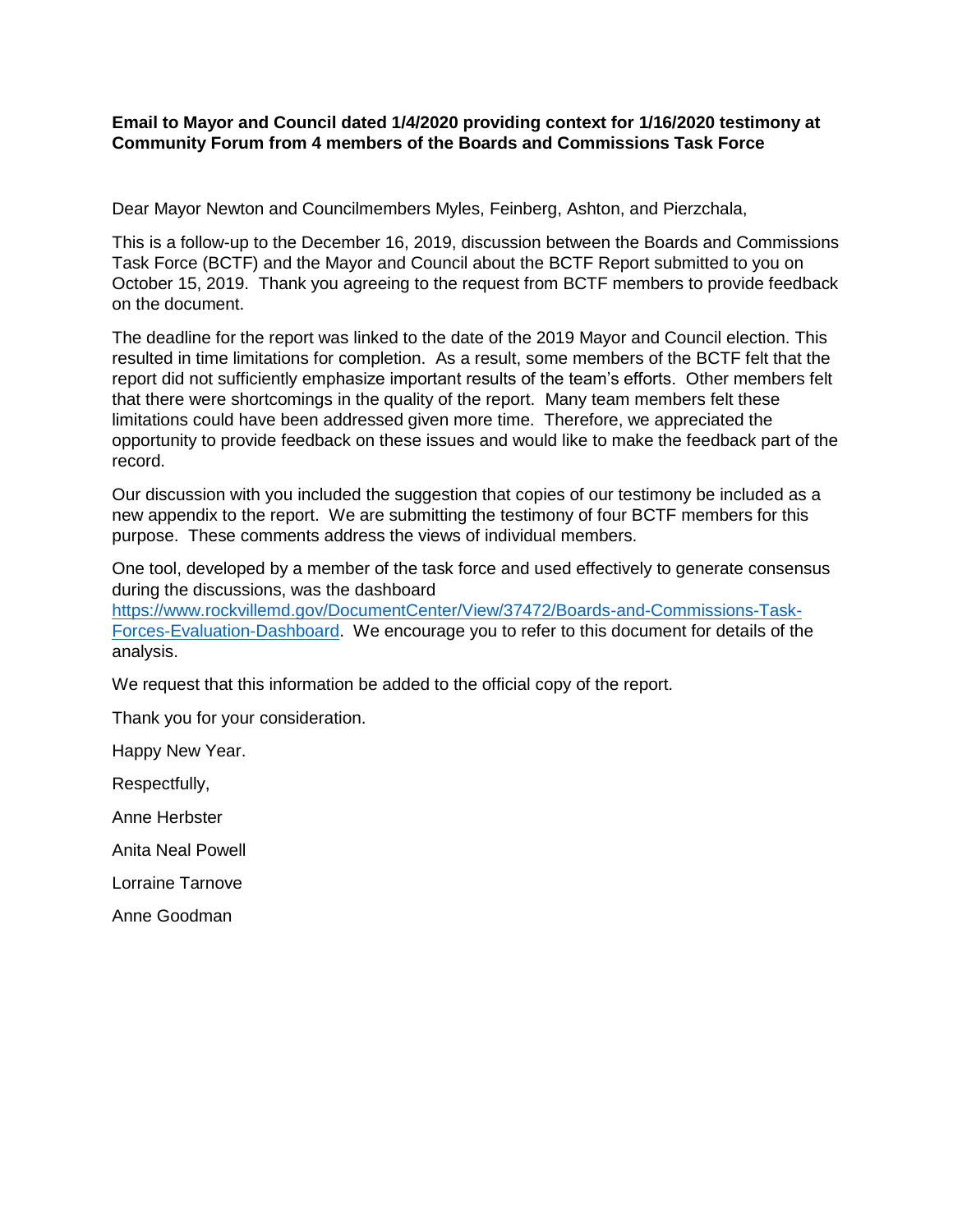December 16, 2019 - Boards and Commissions Task Force

Good evening Mayor and Council,

My name is Anita Powell and I live on Douglass Avenue in Rockville.

I would like to congratulate each of you on your elections, for the next four years.

Tonight, I stand before you as a member of the Boards and Commissions Task Force. As a member of the boards and commissions, I do support, the four recommendations that were presented to you, prior to this evening's meeting.

I am also in support of the dash board which served as the footprint used to gather and compile information. It also provided an opportunity for us to make decisions that ultimately led to the four recommendations.

The recommendations are:

- To hire a Full-time Volunteer Coordinator for Boards and Commissions.
- To review and update the Guidelines and Procedures for Citizen Boards and Commissions to be approved and followed by the Mayor and Council, staff, and chairs.
- To establish a formal process for new boards and commissions that is universal for all.
- To improve transparency, diversity and information for boards and commissions on the website. We found that diversity was lacking on or about all boards and commissions.

I am hopeful that as members of the Task Force present their point of views tonight, that we would leave knowing the work this board and commission brings forth, will allow you to see each of the boards and commissions from a different perspective.

Finally, I would like to thank the mayor and council for appointing me to serve with a team of Rockville citizens on the Boards and Commissions Task Force. A team that I believe worked well together to accomplish the task that was before us.

If I have any time left, I will leave it to be used by my fellow task force members.

Happy Holidays to each of you. Thank you and have a great evening.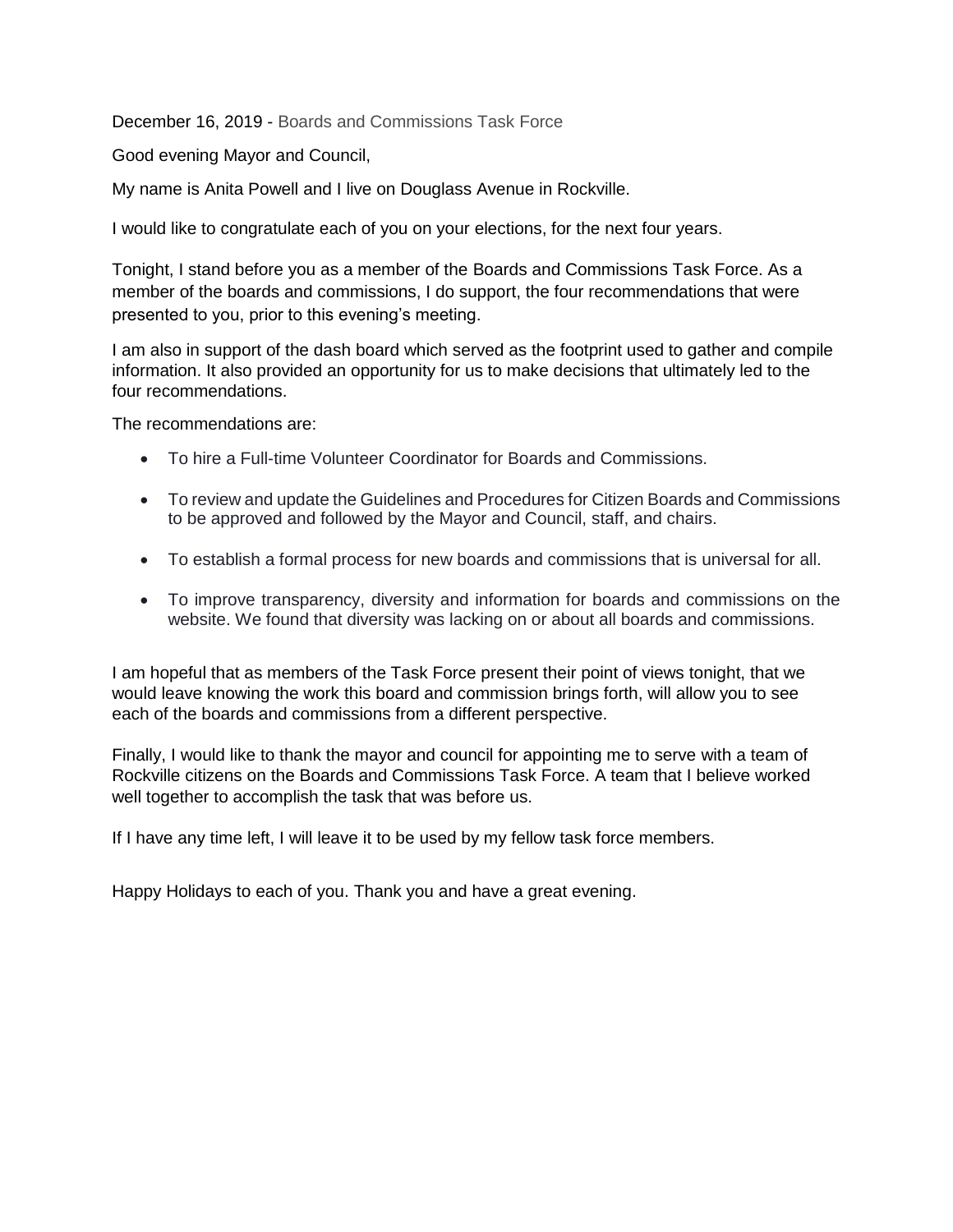Testimony from Anne Goodman, Member, Boards and Commissions Task Force, to Rockville Mayor and Council, December 16, 2019, regarding the task force's report, *Boards and Commissions Task Force Report, October 18, 2019*

Good evening, Mayor and Council,

Thank you for the opportunity to speak. I compliment my fellow task force members and City Staff on this effort, and I strongly support the 4 recommendations highlighted for you tonight.

Special thanks to Lorraine Tarnove who assimilated data observations from several different individuals and documents into a coherent whole for a major portion of the document.

The focus of my remaining remarks is the report. The methodology – surveys and a dashboard about which you will hear more in a few minutes – was specifically designed and tailored to our needs and were excellent tools. The dashboard was critical, as it provided a context for discussion, consensus, and development of recommendations. Unfortunately, the dashboard was not adequately highlighted in the document you received. Ben Parry, who developed the tool and ushered us through the consensus-building process for specific recommendations, will be demonstrating it for you.

While the task force collected good data; did good work; and operated fairly well as a team, we were working against a deadline that did not allow adequate review and discussion of the complete document before it was submitted. Our deadline appeared to be linked with the election and was not allowed any flexibility beyond that. I find that extremely unfortunate.

Sections of the document you received were reviewed piece-meal, if at all. In fact, we did not get a complete hard copy of the document until nearly 2 weeks after it was submitted to you.

In reviewing this document, I found the recommendations to be too extensive to provide good guidance. They needed clearer focus, suggestions for priorities, and possibilities for implementation. Hopefully, we have provided some clarity on that tonight by highlighting 4 specific recommendations.

Furthermore, I observed statements that the group had agreed to remove that remained in the document; sections that we had no chance to discuss; incomplete linkage between/among sections; and inaccurate statements. While the document has much good information, I am concerned that it doesn't completely reflect the group's opinion. I consider this a missed opportunity to provide a quality legacy. I request that the comments made this evening be included as a separate appendix so that this will be clear to future readers.

Thank you for your consideration.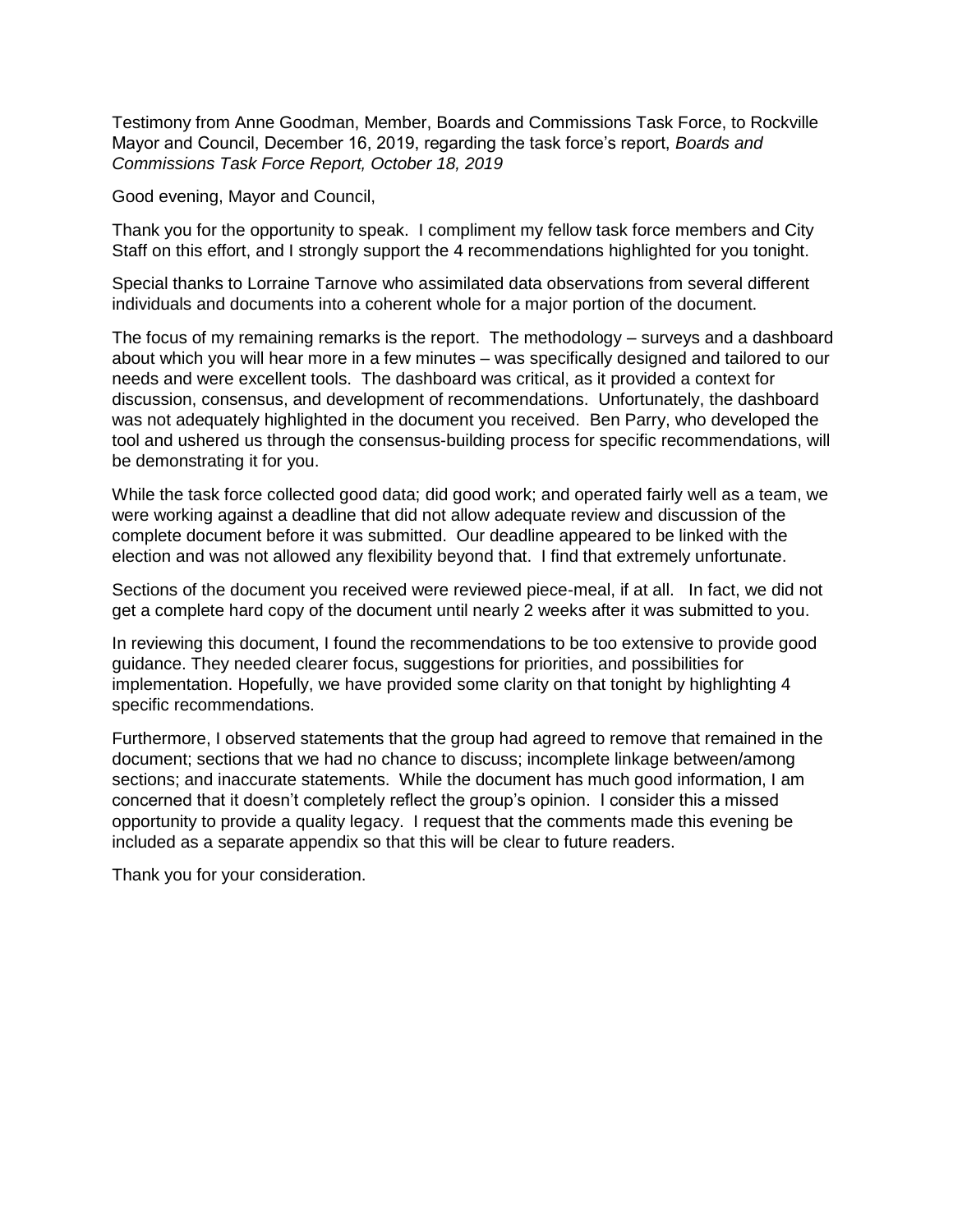## Good Evening

Thank You Madam Mayor and City Council Members. Let me introduce myself. I am Anne Herbster, a resident of Rockville for 14 years, and not only was I a member of the Boards and Commission Task Force I am also the Chair of the Senior Citizen Commission. As I look back on the enormous amount of work that the team completed to get your report, I want to impress upon you that this was not our opinions and comments but representative of all the volunteers we spoke with.

Rockville is blessed with an army of volunteers who choose to give of their time and energy serving one a board, commission or task force. Many like myself have never done this before and assuming a role like this can be daunting. Not knowing what to expect nor what are the duties and responsibilities can be a challenge. The process itself applying to be a member is cumbersome and challenging. Communication is limited at best given the amount of work the city clerk has and the large number of organizations and volunteers. We have strongly – myself included – proposed adding a staff member to coordinate and support the work of all your city volunteers. I know that adding staff is a budget challenge, but I can't emphasize enough the return I think you will receive by bringing on someone to help coordinate, communicate and engage with the volunteers and BCTF organizations.

Another area that I encourage you to review and consider implementing is the template for evaluating all new requests – for a board, commission or task force. Using this template, you will be in a better position to evaluate requests having pertinent information around goals, objectives, etc. It will ask the right questions to help evaluate. During our presentation earlier this fall it was briefly mentioned, and more time was spent on several new organizations. The task force choose to focus on the template merely provide examples of possible organizations showing how it could be used. Yes, the document is long but the section on the template will prove helpful to you in making future decisions.

Finally let me thank the city staff who provided an incredible amount of support. We could not have completed all the work we did without their help and assistance. I know the document is long but there is a lot of information there than can help guide you in future decisions.

Thank You!